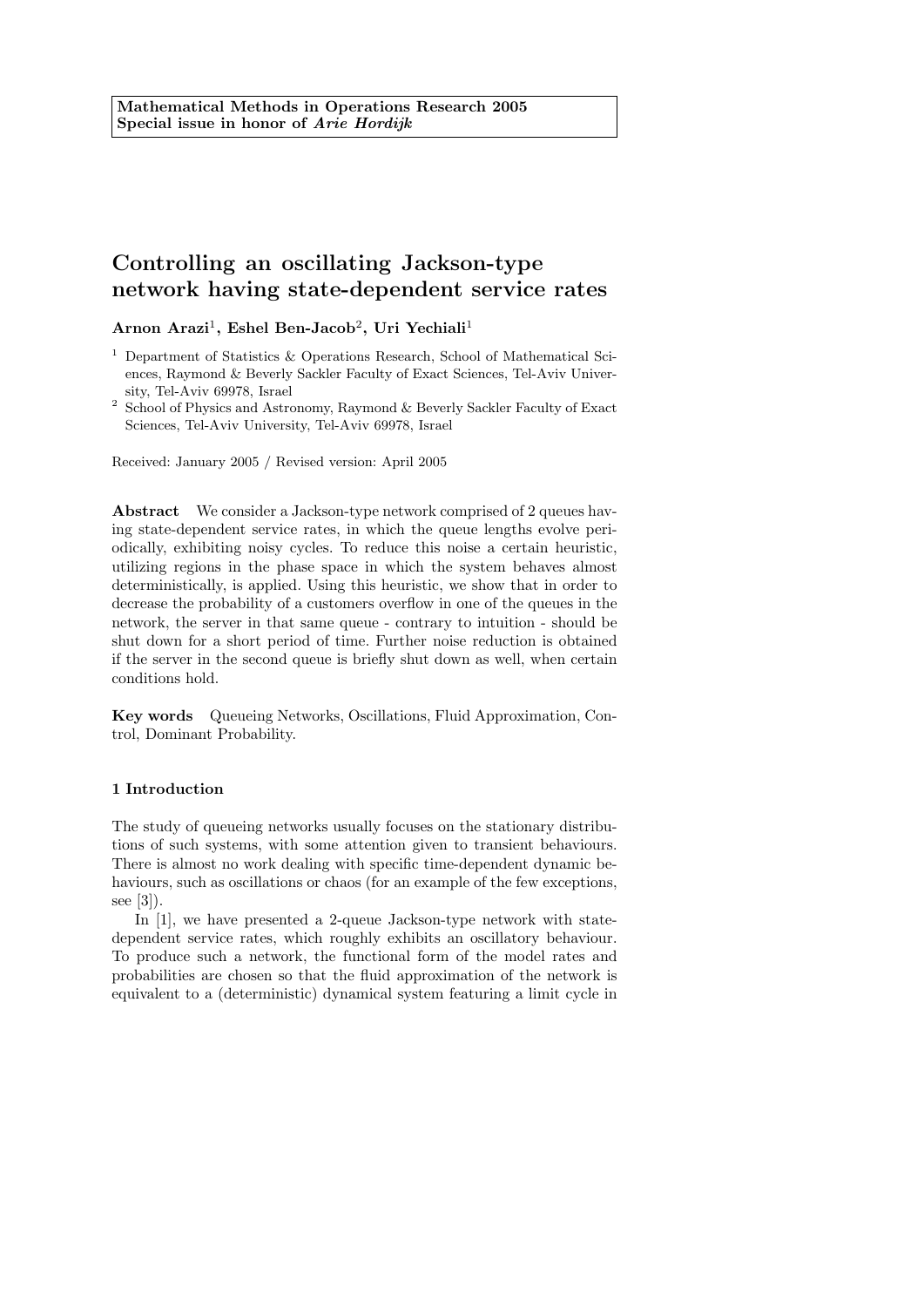the *phase space* (the phase space is defined here as the  $L_1 - L_2$  plane, where  $L_i$  is the number of customers in queue  $i$   $(i = 1, 2)$ , including the customer being served). The extent to which the stochastic queueing network agrees with this approximation depends, among other things, on the workload in the system: the more customers present, the closer are the trajectories produced by the network to that of the fluid approximation, as the change induced by an event involving a single customer (i.e. arrival, service completion or movement between queues) is less significant. Therefore, we focus our discussion on highly-loaded networks.

Our main interest in this paper is in the control of the above network. More precisely, we aim at reducing the noise, i.e. the variance of the maximal lengths (amplitudes) obtained for both queues in each cycle, and of the period (cycle duration) of the actual trajectories. To accomplish this, a certain heuristic is employed, arising from the observations delineated below.

In each state of the network, several Poisson processes "compete", each having a different probability of being the first to produce the next event. We use the term *dominant probability* to denote the highest of these probabilities. Since the rates and probabilities defining the network are statedependent, the value of the dominant probability varies in the phase space. In particular, there are regions in the phase space in which the dominant probability is close to 1. When its trajectories traverse these regions, the system behaves almost deterministically, whereas in the other parts of the phase space, random fluctuations are apparent in its conduct. Throughout this paper, we refer to the former regions using the term nearly-deterministic.

We use control strategies which interfere with the network's servers activity, so that the relative "winning" probabilities of the "competing" processes are altered in certain regions of the phase space. The heuristic we suggest argues that such an interference is mostly effective when employed to the system just before it visits the nearly-deterministic portions of the phase space. The reason for this is that changes made in the system in the midst of the noisier regions are lost shortly after being performed; and, in the nearly-deterministic regions themselves, one process tends to dominate, regardless of any interference. In contrast, changes made just before the entry to a nearly-deterministic region can have immediate and significant implications, as they determine the conduct of the system almost completely, until the system leaves this region.

The effectiveness of this heuristic is examined through numerical simulations. While the use of the control strategies is limited to a relatively small region of the phase space, a considerable overall noise-reduction is obtained. More specifically, we show that:

- 1. In order to decrease the probability that the length of the first queue exceeds a certain value, the server in this first queue - contrary to intuition - should be shut down whenever the length of the second queue reaches some threshold;
- 2. By employing a strategy in which both servers are shut down for certain periods of time, depending on the length of the second queue, the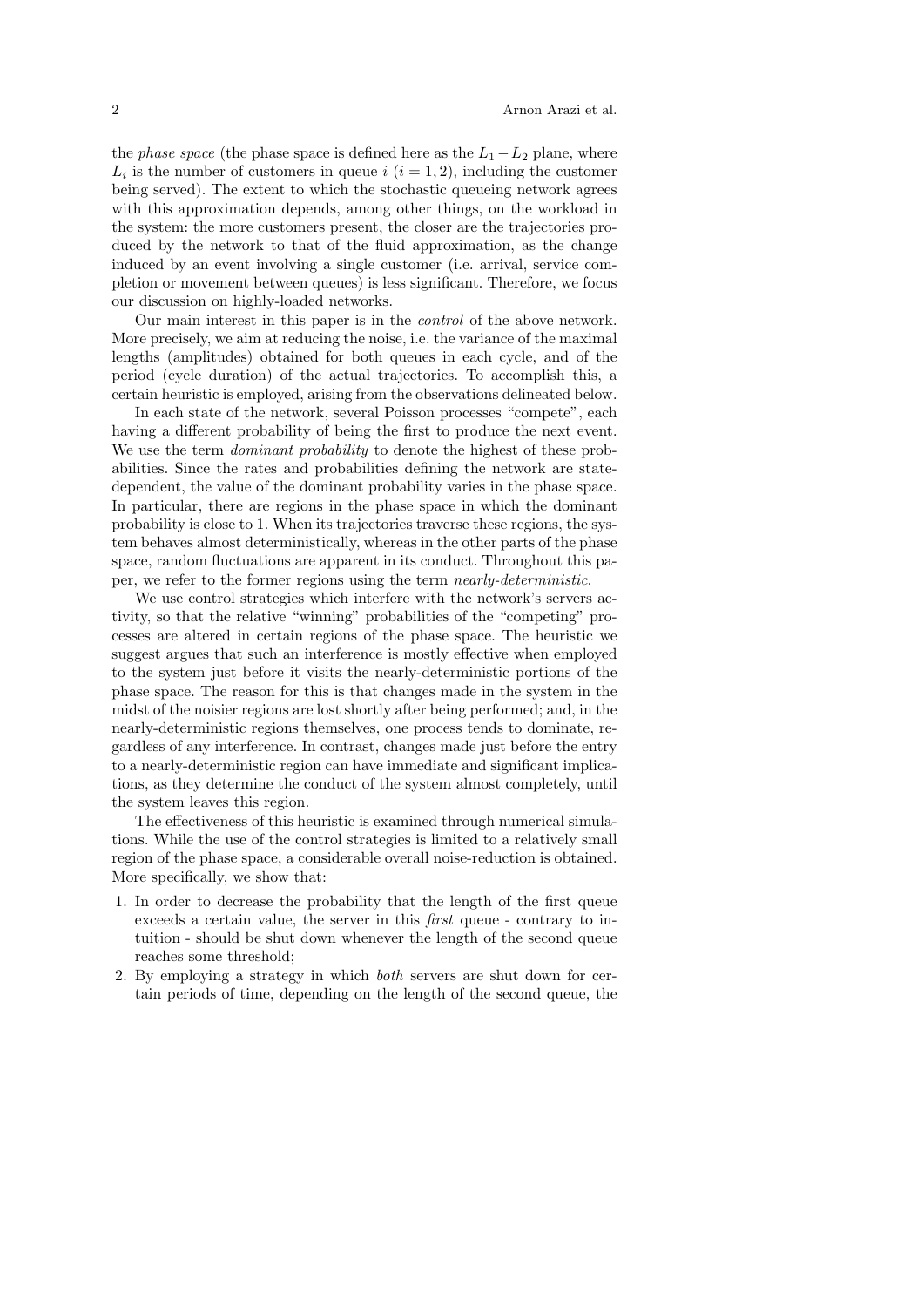variance of the maximal lengths reached by the queues, as well as the variance of the period (i.e., cycle duration), are reduced considerably.

The organization of this paper is as follows. In section 2 we present the 2-node Jackson-type network mentioned above and demonstrate its periodic time evolution. The manner in which this network was constructed is explained in section 3, as part of a more comprehensive discussion regarding the integration of specific desired dynamic behaviours into generalized queueing networks. The control strategies are applied to the 2-node network in section 4, and results confirming their effectiveness are presented.

#### 2 An oscillating Jackson-type network

The network is defined as follows. Let  $\gamma_i$  denote the external arrival rate to queue  $i$  ( $i = 1, 2$ ), and let  $\mu_i$  be the service rate at this queue. The probability that a customer, upon completing his service at queue  $i$ , will move to queue j, is denoted by  $p_{ij}$ ; the probability that such a customer will leave the system, is denoted by  $d_i = 1 - p_{ij}, j \neq i$  (we set  $p_{ii} = 0, i = 1, 2$ ). Let  $L_i$ denote the number of customers in queue  $i$  (including the served customer).

Specifically, with A and B positive constants satisfying  $B > 1 + A^2$ , set:

$$
\begin{array}{llll}\n\gamma_1 = A & \mu_1 = (B+1)L_1 & p_{1,2} = \frac{B}{B+1} & d_1 = \frac{1}{B+1} \\
\gamma_2 = 0 & \mu_2 = L_1^2 L_2 & p_{2,1} = 1 & d_2 = 0\n\end{array}
$$

This network is depicted in Figure 1. The results of actual simulation runs of the network appear in Figure 2. As can be seen, the lengths of the 2 queues oscillate periodically, in a coordinated manner, with some apparent noise (Figures 2a and 2c). This leads to a motion of the system roughly along a cycle in the  $L_1 - L_2$  plane (Figure 2e). For example, starting in a state where the first queue is crowded while the second queue is nearly empty, the network will witness the graduate passage of customers from the first queue to the second, reaching a state where most of them wait in the second queue; this process is then reversed, as the system returns to its starting point.

The somewhat irregular form of the service rates requires interpretation. The linear service rate in the first queue suggests an infinite number of servers in that queue, where each server provides a service lasting an exponential time, with rate  $B + 1$ . More peculiar is the service rate in the second queue, which increases with the length of the first queue. To explain this oddity, we suggest the notion of customers acting as servers: customers waiting in the first queue participate, in the meantime, in the service of customers standing in the second queue, enhancing the rate of service there. Furthermore, this enhancement of service results from connections, or a cooperation, forming between pairs of customers waiting in the first queue;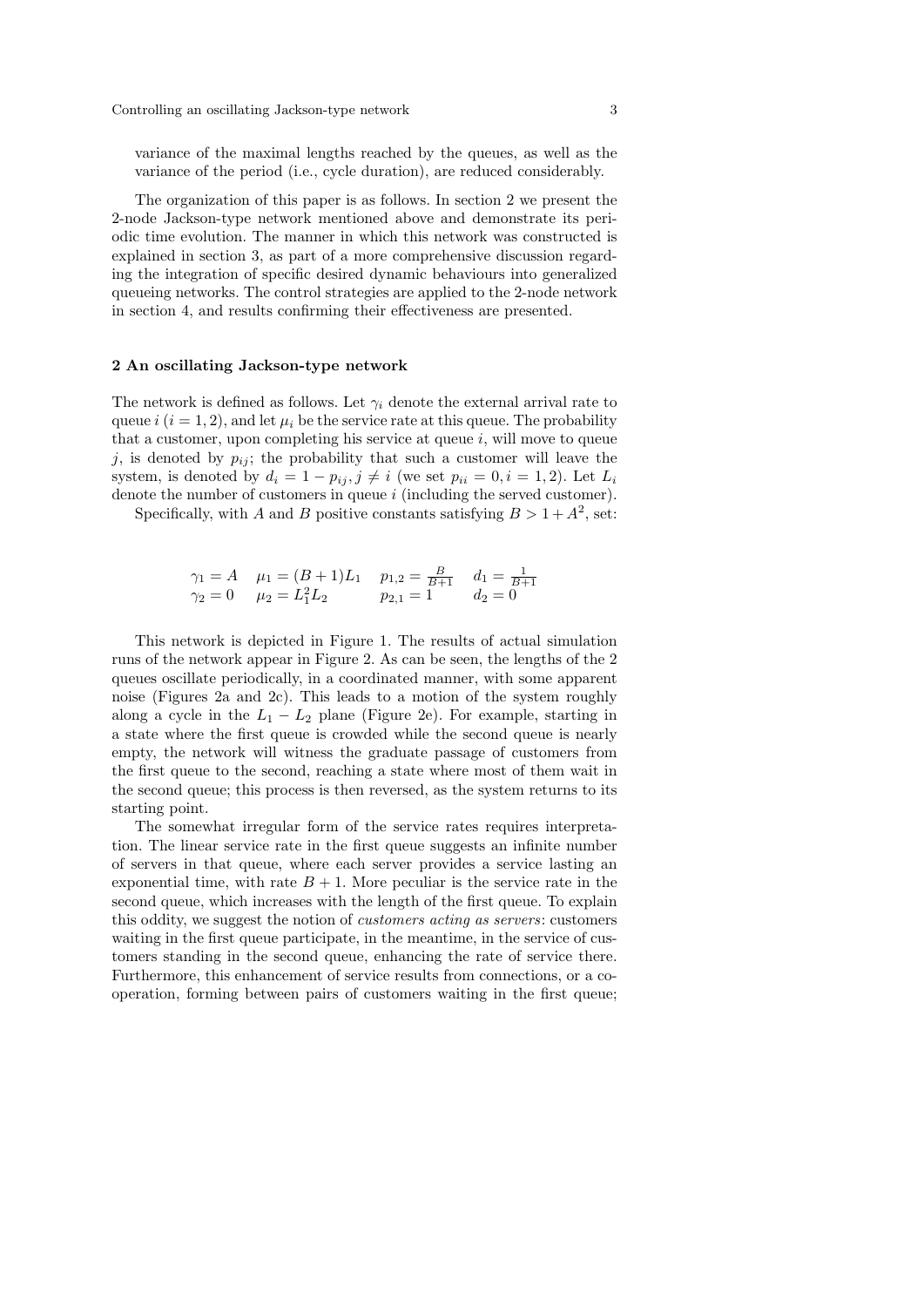4 Arnon Arazi et al.



Fig. 1 A Jackson-type queueing network with state-dependent service rates, exhibiting noisy oscillations. Customers completing service in queue 2, return to queue 1.

hence, the service rate in the second queue increases with  $L_1^2$ , rather than  $L_1$ . Finally, the linear dependence on  $L_2$  of this rate implies the presence of an infinite number of servers in the second facility, utilizing the customers waiting in the first queue.

Scenarios in which waiting customers supply some service in the meantime may actually be quite natural in networks composed of nodes both receiving and providing service. In computer networks this situation is rather common. Following is an example illustrating this point.

Consider a hypothetical computer network, capable of handling jobs of 2 types: Type-I jobs, which have a high priority, are composed of a sequence of steps, each being either a calculation of some sort, or an access to a database (DB). Type-II jobs, which have a lower priority, require some pre-processing, followed by a series of independent calculation steps, which can be performed in parallel. The network is assumed to consist of 3 types of nodes: (a) A group of computers capable of performing efficient calculations (type-A nodes); (b) A DB server (type-B node); and (c) A group of computers which can handle the pre-processing required by the type-II jobs (type- $C$  nodes). A type-I job entering the network arrives directly to a node of type A, which from that point on is responsible for the complete execution of the job, including sending requests to the DB server, if these are required. A type-II job entering the network arrives to a node of type C, which pre-processes it, and then manages its calculation in parallel by several A-nodes. The queues in front of the A-nodes are managed according to priority. Furthermore, the steps involving a DB access are considerably lengthier than the steps involving calculations. It is assumed that the jobs of type I arrive to the system in a high rate, such that the idle time of nodes of type  $A$  is negligible.

In such a setting, type-II jobs are likely to "starve" while waiting to be served in nodes of type A. A reasonable solution to this problem will be to allow the type-II jobs to be processed by A-nodes waiting for a response from the DB server. In this case, the effective service rate of type-II jobs (and hence the effective service rate of each type- $C$  node) will be linear in the number of A-nodes queueing in front of the DB server. That is, this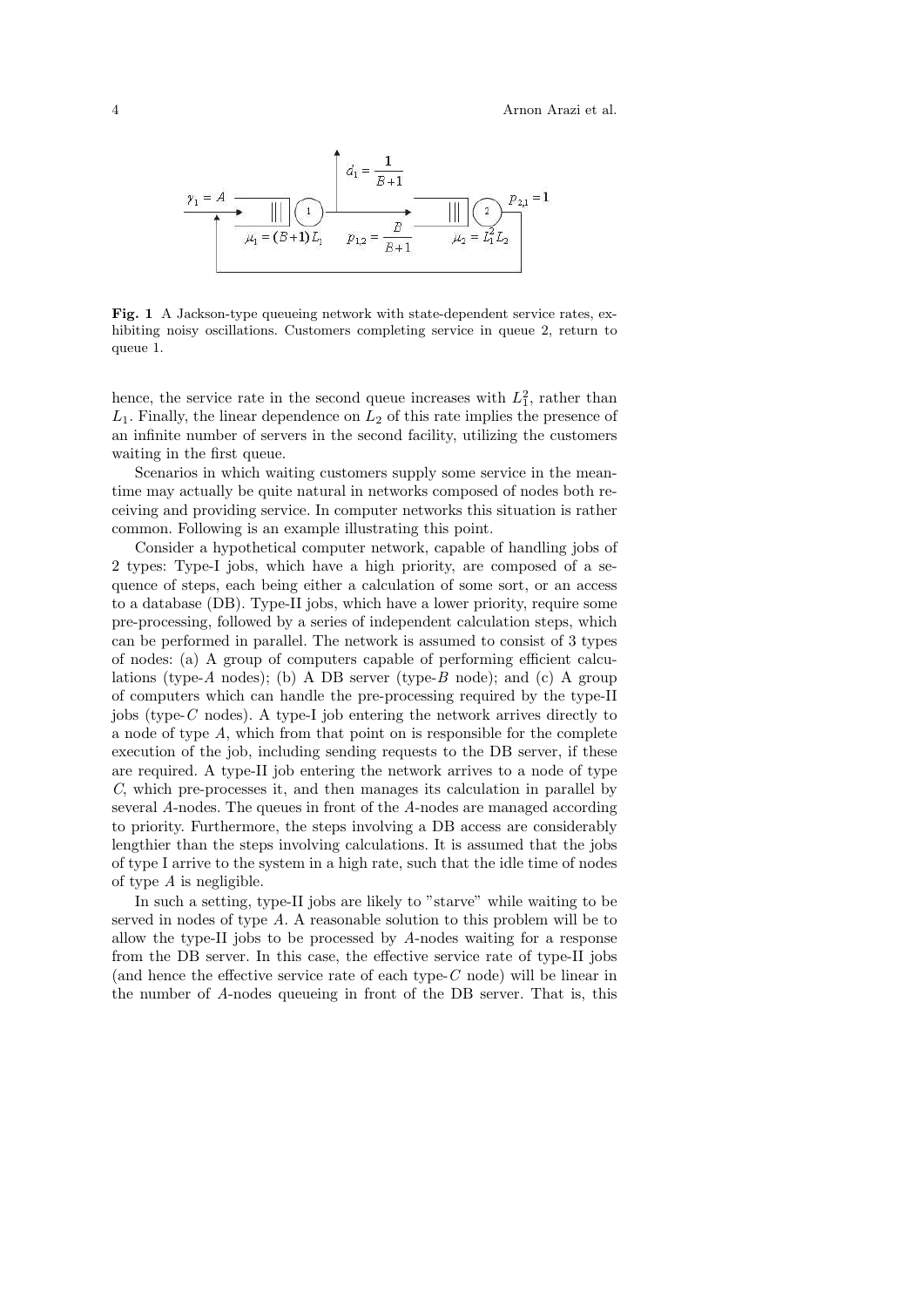

Fig. 2 The behaviour of the 2-node Jackson network defined in the text (left) alongside the behaviour of its fluid approximation (right, defined in section 3), as generated by numerical simulations. Figures a) and b) depict the time evolution of the length of the first queue. Figures c) and d) show the time evolution of the length of the second queue. Figures e) and f) portray the phase space trajectories of the systems. The occurrence of cycles in the phase space is apparent in both cases. In the trajectories of the stochastic system, noisy regions, as well as smoother ones, are discernable. Note, in addition, the existence of parallel paths in these trajectories, on which the length of the second queue decreases and that of the first queue increases (see section 4). In this and the following figures, unless stated otherwise,  $A = 3$ ;  $B = 10.5$ ;  $\Delta = 0.05$ . A video demonstration of the cyclic time-dependent behaviour of both systems is available at http://www.math.tau.ac.il/∼uriy/Publications.html.

example shows a situation where the service rate in one server depends on the length of a queue in front of another server, due to service being supplied by waiting customers.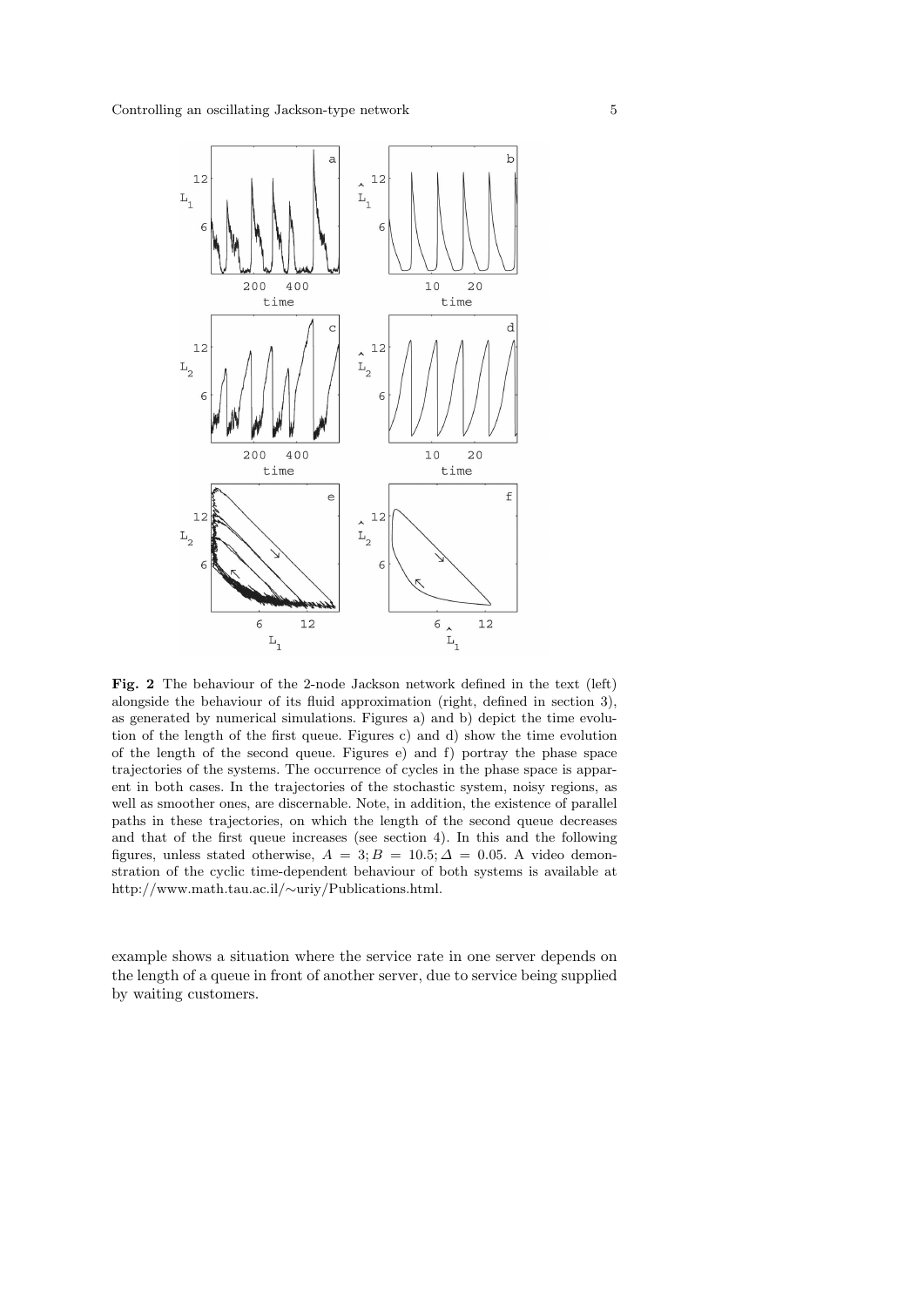## 3 Introducing specific dynamic behaviours into queueing networks

In this section we explain how the functional form of the probabilities and rates of the network presented in section 2 were chosen. We open, however, with a general discussion regarding the introduction of specific dynamic behaviours into queueing networks.

We aim at producing a queueing network in which the time-dependent queue lengths roughly exhibit a certain dynamic behaviour. Such a behaviour may be more precisely defined as a solution of a specific set of deterministic differential equations. The goal, therefore, is to present a queueing network whose time-dependent evolution imitates, approximately, this (deterministic) solution.

One possible way to obtain such a queueing network is to allow the arrival and service rates defining it, as well as the probabilities which govern the movement of customers between queues, to be state-dependent. One should then inspect the fluid approximation of such a queueing network, expressed as a set of deterministic differential equations, where the variables approximate the average queue lengths. By comparing the approximation equations to those of the deterministic dynamic system whose behaviour one wishes to imitate, it may be possible to map between the terms appearing in the two sets of equations. Such a mapping points to the proper selection of the rates and probabilities defining the network, leading to a stochastic queueing network whose average behaviour is approximated by the imitated deterministic system. The quality of this approximation depends, among other things, on the workload present in the queueing network, as indicated in the introduction.

We'll next derive the fluid approximation of a generalized queueing network (a G-network), where stochastic events other than mere customer arrival or service completion are possible (see [4] for a pioneering work, and [2] for a review of works dealing with such networks). For the sake of simplicity, the discussion here is limited to the case where each stochastic event changes the length of a queue by no more than a single customer (a single event may affect the lengths of several queues, though). In addition, only the case where all queues are not empty is considered. Since the fluid approximation serves only as a guide to the choice of rates and probabilities, and since we focus our discussion on highly-loaded networks, the inspection of this case only is sufficient for our purposes.

Consider, then, a network of queues, where customers arrive to service facilities, leave them or move between them due to some stochastic events, generated by Poisson processes. Let us inspect the  $j$ -th queue. Denote the rates of the events increasing the length of the queue by  $\{r_{j1}(\mathbf{L}), r_{jR}(\mathbf{L})\},\$ and of those decreasing the queue by  $\{q_{i1}(\mathbf{L}), q_{iQ}(\mathbf{L})\}\,$ , where  $\mathbf{L}(t)$  =  $(L_1(t), L_n(t))$  is the time-dependent vector of queue lengths (including the customers being served), and  $R$  and  $Q$  are the numbers of processes producing the events of each type. The rates are considered to be some functions of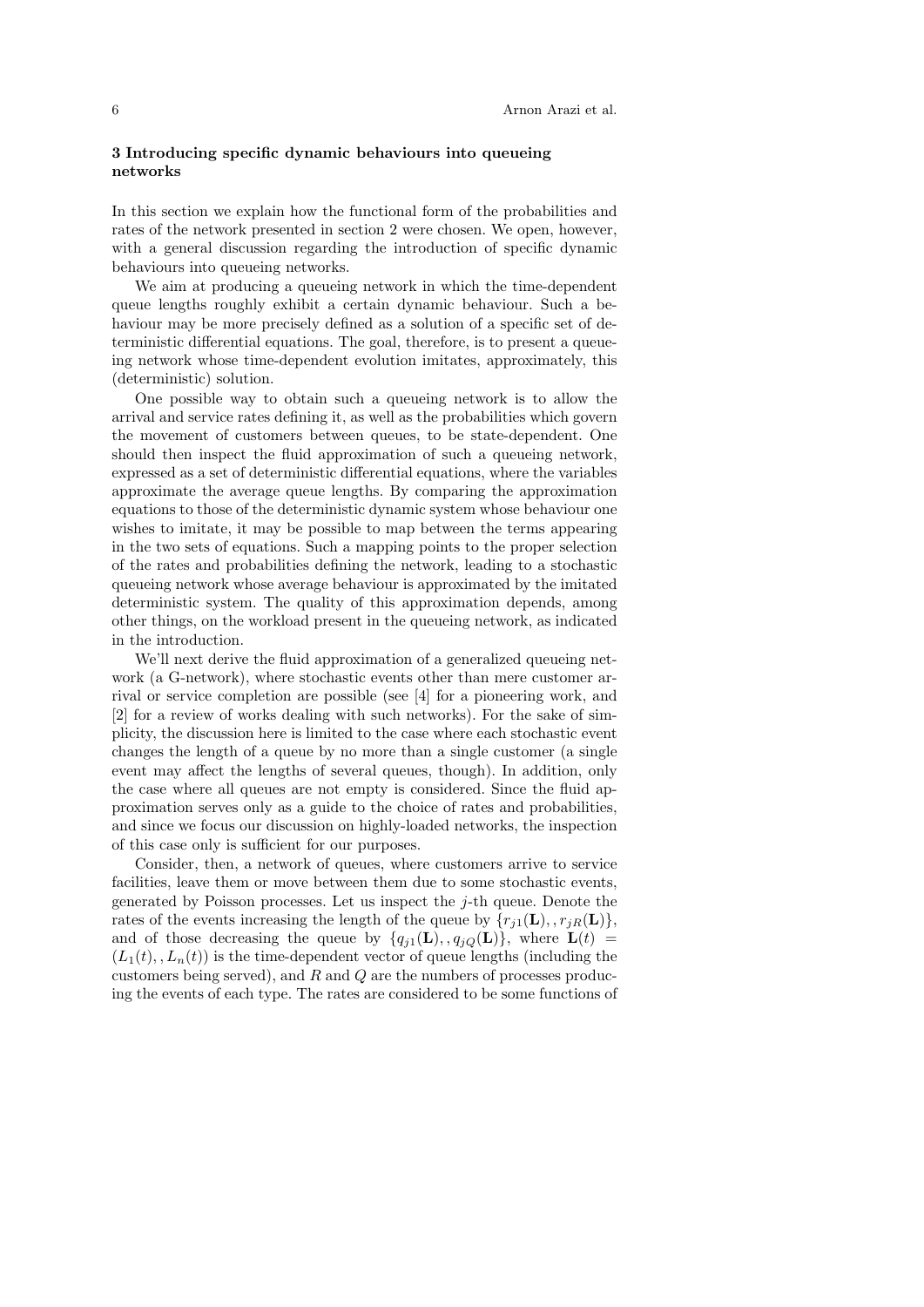Controlling an oscillating Jackson-type network 7

the state of the system. Note that we refer here to effective rates which are possibly the product of a rate and a probability (for example, the product of a service rate in one queue and the probability to move from this queue to another, representing the effective transition rate from the former queue to the latter, given that the former queue is not empty).

Since all the inspected events result from Poisson processes, the probability of an arrival of a customer to queue  $j$  during an infinitesimally short interval of time,  $(t, t + h)$  is given by

$$
P_j^+(\mathbf{L}) = \sum_{i=1}^R r_{ji}(\mathbf{L})h + o(h)
$$
 (1)

and the probability of a departure of a customer from queue  $j$  is equal to

$$
P_j^-(\mathbf{L}) = \sum_{i=1}^Q q_{ji}(\mathbf{L})h + o(h)
$$
 (2)

The length of the queue at time  $t + h$ , given its length at time t, is

$$
L_j(t+h) = L_j(t) + \xi_j(\mathbf{L})
$$
\n(3)

where  $\xi_i$  is the random variable designating the change in the queue's length due to an event occurring in the interval  $(t, t + h]$ .  $\xi_j$  can be either 0, -1 or 1, with probabilities depending on  $P_j^+(\mathbf{L})$  and  $P_j^-(\mathbf{L})$ ; hence,  $\xi_j$  depends indeed on the lengths of the queues in the network.

We are interested in estimating the average behaviour of this system. To this end, the fluid approximation  $\hat{\mathbf{L}} = \hat{\mathbf{L}}(t)$  is presented. The *j*-th element of this vector, which approximates the time-dependent evolution of the average length of queue  $j$ , satisfies the equation

$$
\hat{L}_j(t+h) = \hat{L}_j(t) + 1 \cdot P_j^+(\mathbf{L}) + (-1) \cdot P_j^-(\mathbf{L}) =
$$
\n
$$
\hat{L}_j(t) + h[\sum_{i=1}^R r_{ji}(\hat{\mathbf{L}}) - \sum_{i=1}^Q q_{ji}(\hat{\mathbf{L}})] + o(h) \tag{4}
$$

Rearranging equation (4), dividing by h and taking the limit as  $h \to 0$ , leads to the following differential equation:

$$
\frac{d\hat{L}_j}{dt} = \sum_{i=1}^{R} r_{ji}(\hat{\mathbf{L}}) - \sum_{i=1}^{Q} q_{ji}(\hat{\mathbf{L}})
$$
(5)

We now wish to express the fact that the network is highly-loaded. To do so, we alter the size of a change induced by a single stochastic event. Instead of assuming that each arrival increments the queue length by 1, and each departure decrements it by 1, these changes are set to be  $\pm \Delta$ , respectively, where  $\Delta \ll 1$ . The smaller  $\Delta$  is, the less significant is the change induced on the system by an event involving a single customer. Thus, small values of  $\Delta$  imply a crowded queueing network. By varying the size of  $\Delta$ , it is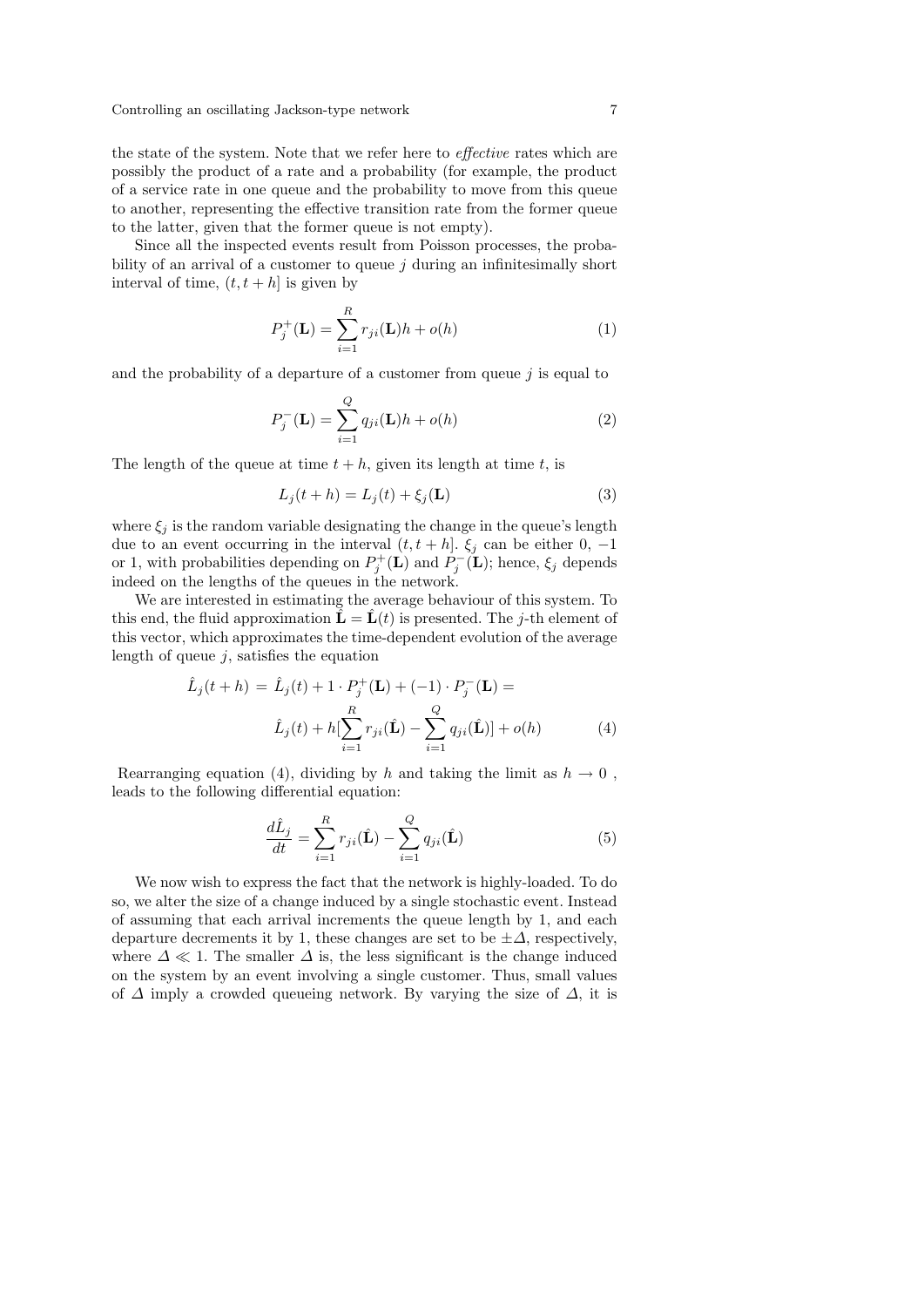now possible to study the approximated average behaviour of the queueing system at different orders of magnitude of workloads. The introduction of  $\Delta$  leads to the following equation:

$$
\frac{d\hat{L}_j}{dt} = \Delta[\sum_{i=1}^R r_{ji}(\hat{\mathbf{L}}) - \sum_{i=1}^Q q_{ji}(\hat{\mathbf{L}})]
$$
\n(6)

The multiplication by  $\Delta$  implies a mere scaling of the time axis. The approximated average behaviour itself does not qualitatively change - only the time it takes for its manifestation changes. However, the divergence of the actual behaviour from this approximated average does depend on the size of  $\Delta$ . Note also that by introducing  $\Delta$ ,  $\hat{L}_j(t)$  ceases to approximate the average number of customers in queue  $i$ , but rather this number multiplied by  $1/\Delta$ .

As stated above, the fluid approximation equations (6) can now be compared to those of the dynamic system whose behaviour one wishes to imitate. This comparison may point, hopefully, to a choice of the rates and probabilities which will result in equivalent sets of differential equations.

Let us now apply this general procedure to produce the 2-node Jacksontype queueing network presented in section 2. Following the above considerations, we obtain the fluid approximation of this network, given by the equations

$$
\frac{d\hat{L}_1}{dt} = \Delta[(\gamma_1 + \mu_2 p_{2,1}) - \mu_1] \n\frac{d\hat{L}_2}{dt} = \Delta[(\gamma_2 + \mu_1 p_{1,2}) - \mu_2]
$$
\n(7)

where  $\gamma_i$ ,  $\mu_i$  and  $p_{ij}$   $(i, j = 1, 2, i \neq j)$  are generally allowed to be some functions of  $\hat{\mathbf{L}}(t)$ .

The dynamical system we wish to imitate here is known as the Brusselator model, studied in chemistry (see ref. [5]):

$$
\frac{dX}{dt} = A - (B+1)X + X^2Y
$$
  
\n
$$
\frac{dY}{dt} = BX - X^2Y
$$
\n(8)

This system describes the change in the concentrations of two types of hypothetical molecules,  $X$  and  $Y$ .  $A$  and  $B$  are constants. Under the condition  $B > 1 + A^2$ , it is possible to show that this system has a stable limit cycle in the phase space.

Let us associate  $X$  and  $Y$  with the fluid approximation of the first and the second queue lengths, respectively. Comparing the fluid approximation equations (7), and those of the specific dynamic system (8), it's easy to see that setting the rates and probabilities to the ones stated in section 2 results in identical sets of equations (up to a multiplication by  $\Delta$ ).

The behaviour of the resulting fluid approximation is depicted in Figures 2b, 2d and 2f.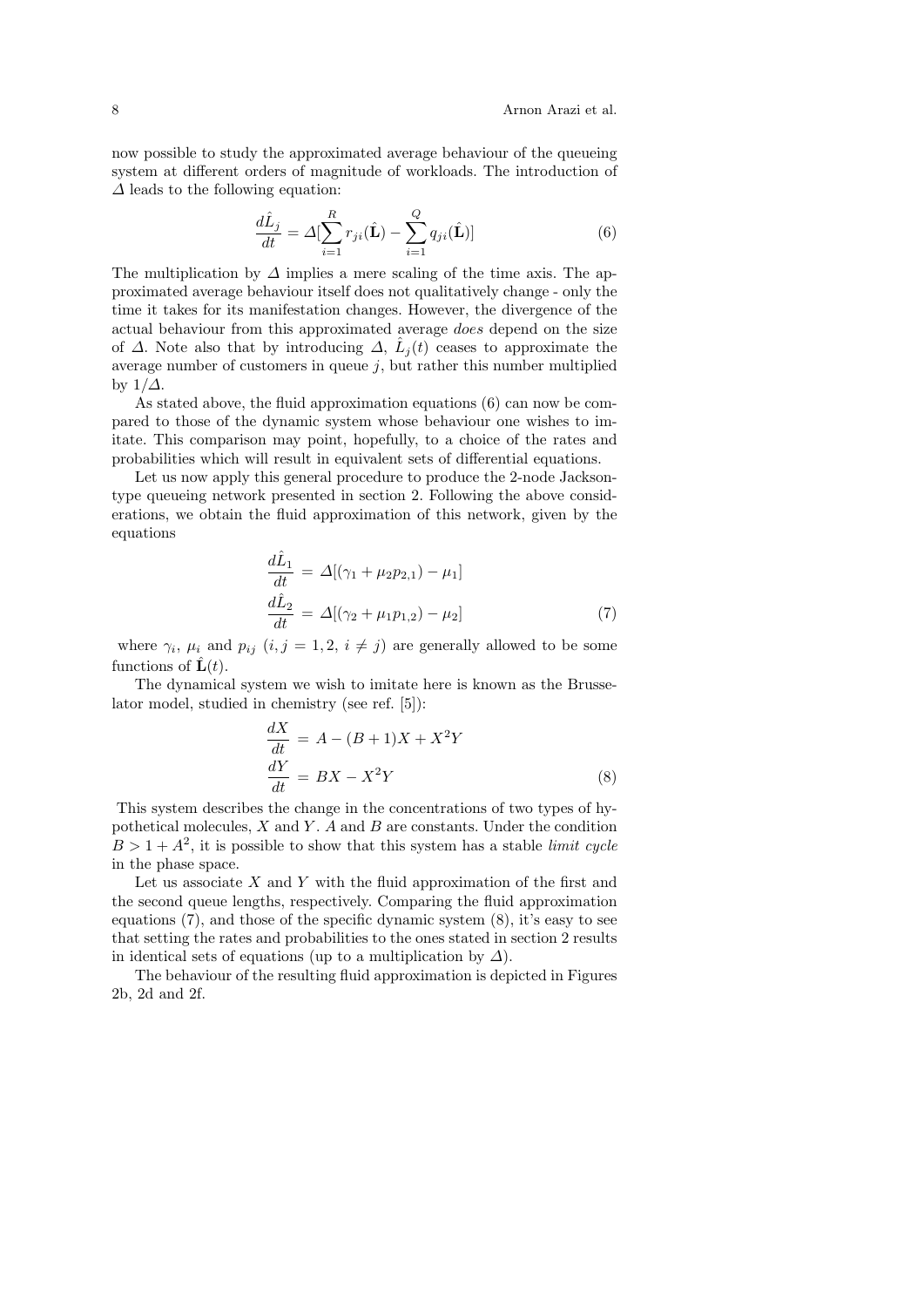Controlling an oscillating Jackson-type network 9

#### 4 Controlling the network

We now turn to discuss the control of the presented network. In particular, our aim is to decrease the variance of the maximal lengths reached by the two queues in each cycle (i.e., the amplitudes), as well as that of the time required for the completion of each cycle (that is, the period); this time is measured between consecutive crossings of an arbitrary line in the phase space.

Inspecting the trajectories produced by the network more closely, we make two observations (see also Figure 2e):

- 1. There are regions in the phase space where the trajectories fluctuate more, and regions where they exhibit a smoother conduct. More precisely, the system appears to be less noisy during the descent of the second queue's length and the concurrent ascent of the first queue's length, and noisier in the other parts of its trajectories;
- 2. As the length of the second queue grows larger, the system will, at one point, "break to the right", and start the descent of the second queue's length and the ascent of the first queue's length. The exact position of this turning point varies from cycle to cycle; this leads to the parallel paths appearing in the figure.

The reason for the existence of smooth and noisy regions is as follows: As the system evolves, in each moment several stochastic processes "compete" - which of them will be the first to produce the next event: the arrival of a customer to the first queue, the service completion of a customer in the second queue and his passage to the first queue, etc. At certain regions of the phase space, this "competition" is close; that is, the probabilities of some of these processes to "win" are about the same. In these regions, the "winning" process will alternate frequently, and fluctuations will be observable in the phase space. On the other hand, in some regions the probability of one of these processes to "win" is dominantly large; this process will, more often than not, "win". In such areas, the system will behave smoothly, advancing consistently in the phase space.

Figure 3 confirms this postulation, depicting the contours of the dominant probability across the relevant region of the phase space. The correlation between the values of the dominant probability, and the occurrence of fluctuations in the trajectories exhibited by the system, is apparent (compare with Figure 2e).

These observations lead to the notion of influential regions - areas in the phase space where the outcome of the random choices have a relatively large influence on the (short-term) future behaviour of the system. Consider, for example, the region in the phase space where the length of the second queue increases. As we have seen, at some point in this region, the trajectory will "break to the right", and the length of this queue will start its descent, while the length of the first queue will increase. It is apparent from the figures above, as well as from the fact that the system's behaviour there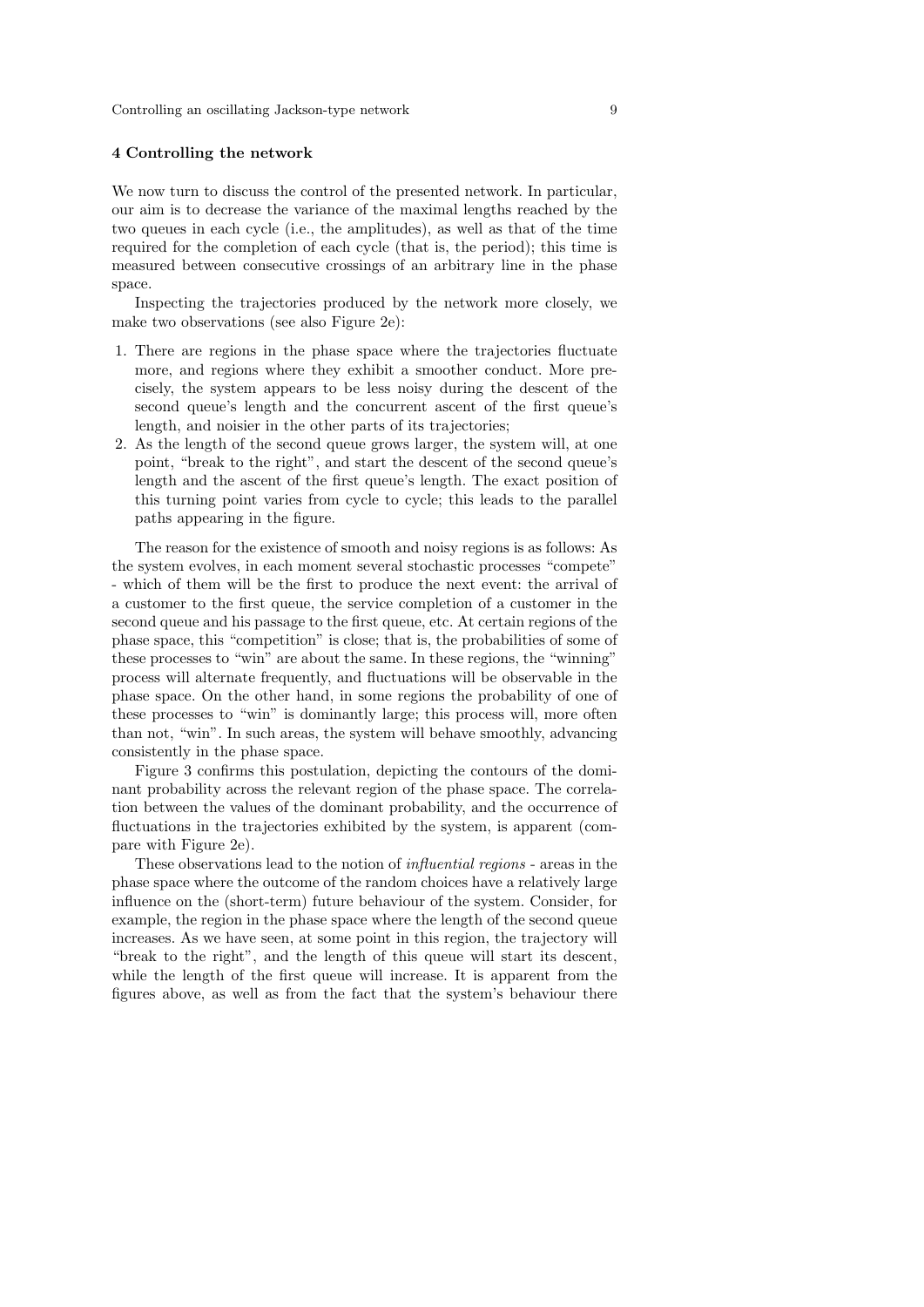

Fig. 3 The dominant probability contours, in the relevant region of the phase space. The limit cycle exhibited by the fluid approximation is drawn in a dashed line. During the decrease in the length of the second queue and the concurrent increase in the length of the first queue, the system traverses through a region of relatively high dominant probability values; the rest of the trajectory passes through a "valley" of these values.

is discernibly smoother, that the latter region is governed by a dominant stochastic process (that of service completion in the second queue, followed by a passage to the first queue). That is, once the system breaks out of the noisy area, it enters what we term a "nearly-deterministic" phase, which lasts until the second queue is almost emptied; this is also the point where the first queue reaches its maximal length. Thus, the "choice" made in the noisy region at one end of the phase space - the exact position of the point in which the second queue starts its decrease - determines almost completely the maximal length of the first queue, at the other end of the phase space. Note that, since the system then enters a noisy region again and returns to a region common to all cycles (low  $L_1$  values, low  $L_2$  values), the effect of this "choice" is lost shortly after. This is the reason why we've stated above that influential regions affect only the short-term future behaviour of the system - the duration of the current cycle only.

It stands to reason that influential regions may be quite useful in the task of controlling the system, that is, decreasing the variability it exhibits. In the example outlined here, controlling the position of the turning point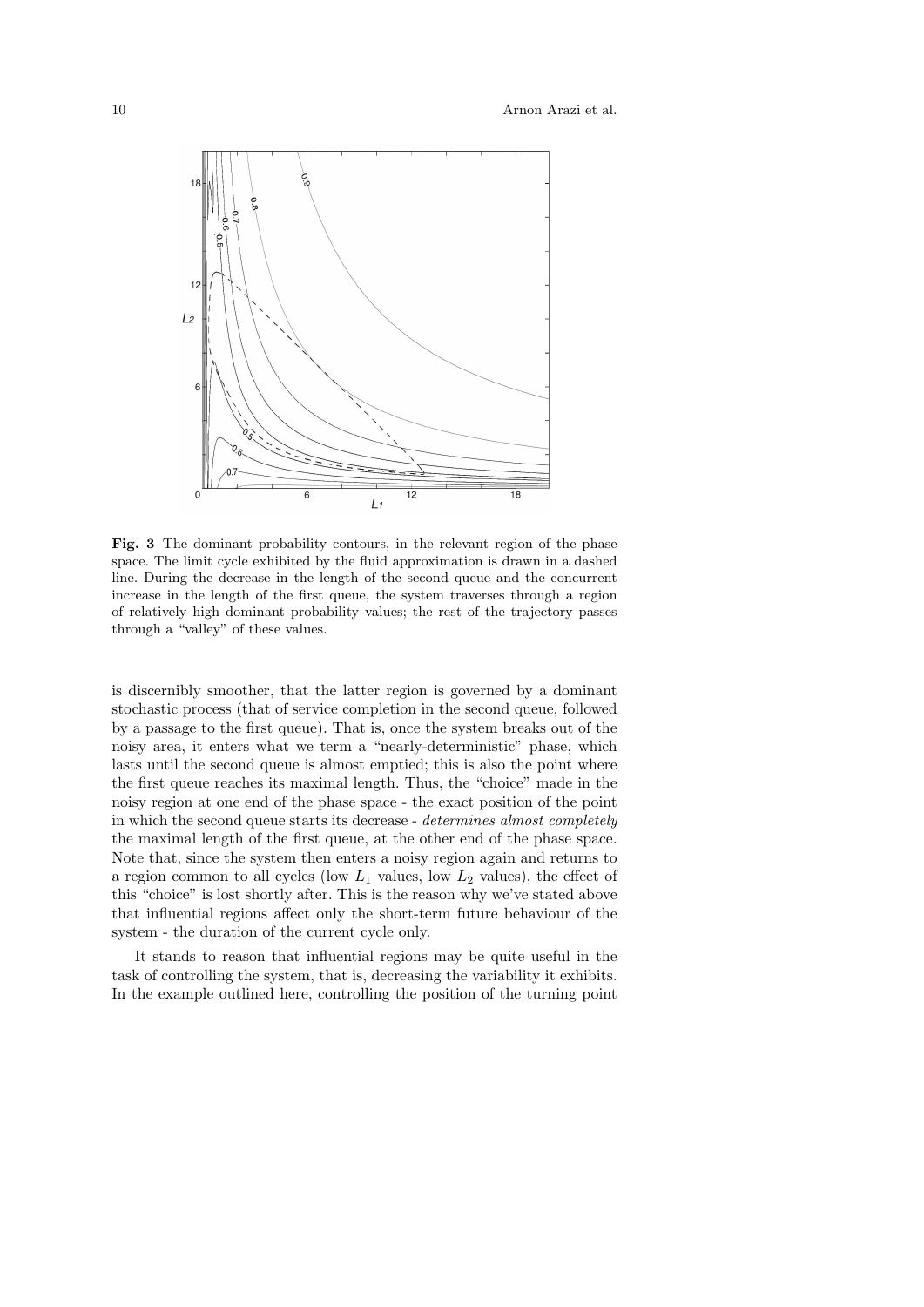of the system necessarily results in controlling the maximal length of the first queue. This will now be demonstrated.

We start with the task of decreasing the probability that the length of the first queue exceeds some value. This goal can be considered quite reasonable in queueing theory terms: if the capacity of a queue is limited, it is often desirable to decrease the probability of losing arriving customers, who cannot join the system while the queue is full. As can be seen in Figure 4, the distribution of the maximal length reached by the first queue in each cycle (estimated from the results of numerical simulations) has a relatively heavy right tail. That is, the ability to predict with high precision the maximal length reached by the first queue in each cycle is limited.



Fig. 4 The probability density function of the maximal length reached by the first queue in each cycle. The solid line refers to the case where no control strategy was applied; the dashed line refers to the case where the control strategy bounds the maximal length of the second queue.

From what was stated above, it's clear that in order to limit the length of the first queue, it is sufficient to limit the length the second queue reaches; the larger the latter is, the larger the former will be. Note that the second queue has no inflow of customers from outside the system; all the customers reaching it arrive from the first queue, after they were served there. Therefore, one way to limit the length of the second queue, is to shut down the server in the first queue, when the length of second queue reaches some threshold, and to turn it on again when the second queue's length falls beneath this threshold.

This control strategy was tested, with an arbitrary threshold. As we can see in Figure 4, the right tail of the distribution of the first queue's maximal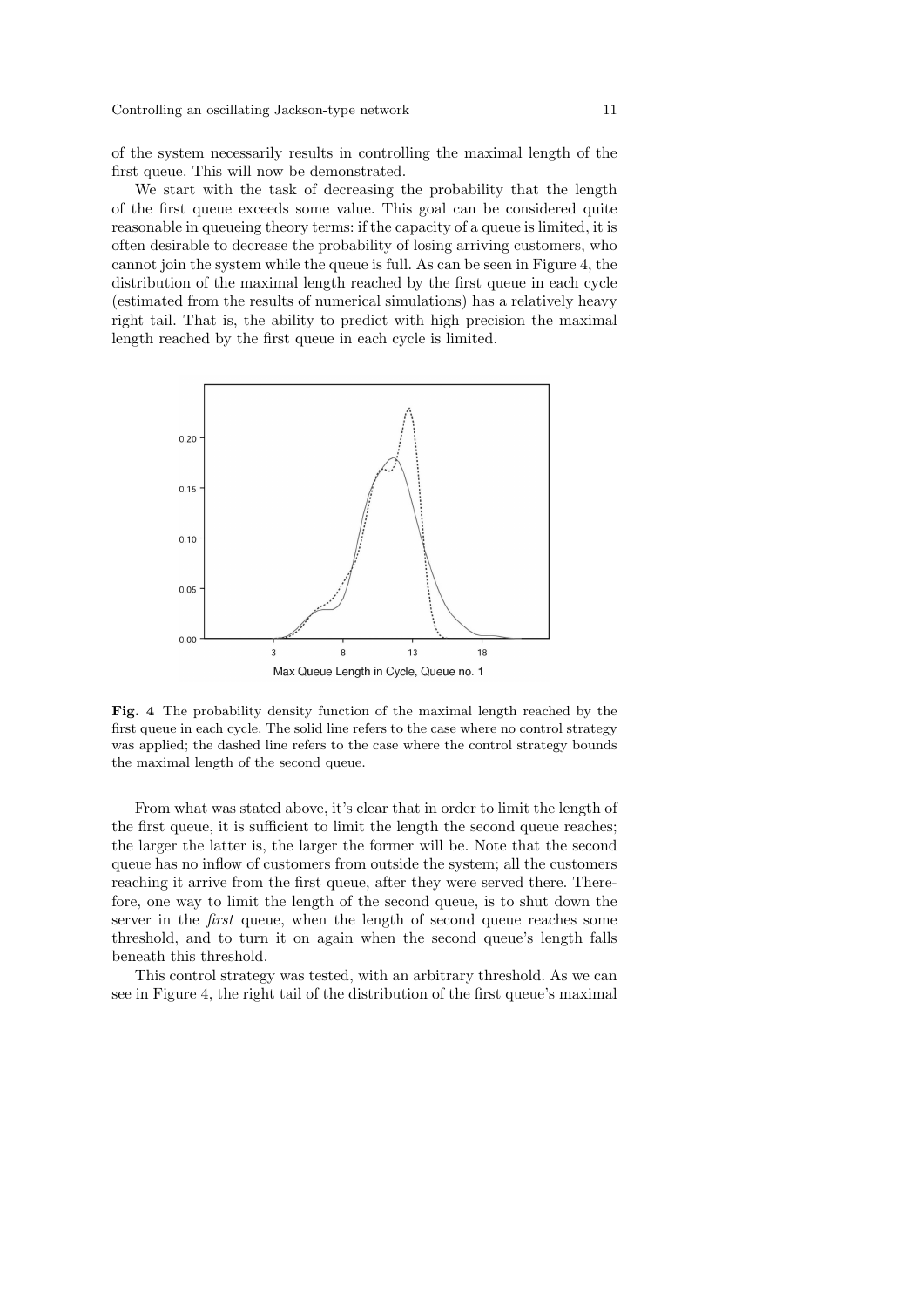length was cut down considerably as a result of applying this strategy, with a sharp drop of the distribution function at high values. Thus, it turns out that paradoxically, in order to effectively bound the length the first queue reaches, one should shut down, for a short period of time, the server in the very same queue.

So far, we have succeeded in limiting the maximal length of the first queue. However, the variance of this size is still quite high (see Table 1), since there are cycles in which the peak of the first queue's length is relatively small, due to a "premature" appearance of the turning point discussed above. For the same reason, the variance of the period is still high. One can think of applications where it may be desirable to lower this variability, increasing the predictability of the system.

One strategy to obtain this goal, is to impose a lower bound on the maximal length of the second queue, in addition to the upper bound set earlier. Thus, we'll prevent the system from "breaking to the right" too soon. Note that this "break" actually means switching from a state where mainly the first service facility feeds the second one, to a state where the opposite is the common event, due to the work performed by the server in the second facility. Therefore, in order to avoid the a premature turning point, we can shut down the server in the second queue when the length of this queue starts climbing, and turn it on again only when the second queue's length surpasses a certain threshold.

This 2-fold strategy was applied and tested using numerical simulations. The results, suggesting a major drop in the variance of both the maximal

| Control Strategy                                                                                           | $1^{st}$ Queue Amplitude<br>Variation Coefficient | Period<br>Variation Coefficient |
|------------------------------------------------------------------------------------------------------------|---------------------------------------------------|---------------------------------|
| None                                                                                                       | 0.21                                              | 0.30                            |
| Shut Server 1 when<br>$2^{nd}$ Queue's Length<br>Exceeds Threshold                                         | 0.18                                              | 0.29                            |
| In Addition, Shut<br>Server 2 When $2^{nd}$<br>Queue's Length Is<br>Increasing, and in<br>Predefined Range | 0.05                                              | 0.16                            |

Table 1 The effect of the suggested control strategies on the variance of the maximal length exhibited by the first queue, and on the variance of the period time. Although the first strategy decreases effectively the probability that the length of the first queue exceeds certain values, it has only a minor effect on the resulting variances. On the other hand, the extended strategy induces a considerable decrease in both variances.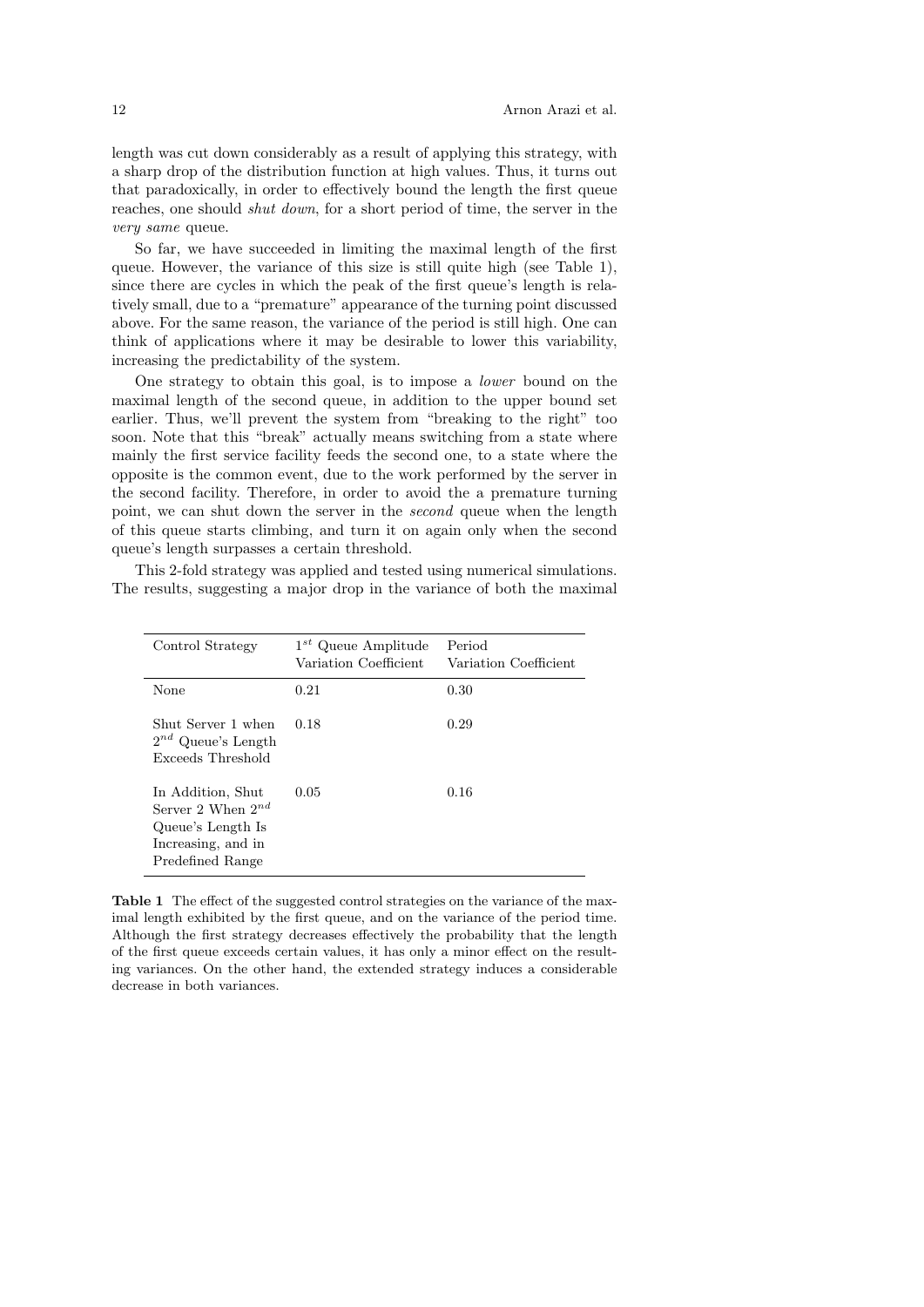length of the first queue and the period time, are summarized in Table 1, and shown in Figures 5 and 6.

We note that the effectiveness of the control strategies employed here relies on the existence of a nearly-deterministic region in the vicinity of the trajectories exhibited by the system. To see that this claim is indeed true, we examine an identical queueing network which does not have such a region. To accomplish this, we simply alter the parameters of the model (i.e., A and B). As a result, the system revolves in a different region of the phase space, exhibiting shorter queues. In these trajectories, the value of the dominant probability remains relatively low (below 0.4 all along the fluid approximation trajectory).

Again, we measure the variation coefficient of the maximal length of the first queue. The results are reported in Table 2. Indeed, when a nearlydeterministic region does not exist, the proposed strategies are rendered considerably less effective.

To summarize, we see that by manipulating the system in a relatively small region of the phase space, we've obtained a considerable overall noisereduction in the exhibited cycles. The ability to do so effectively stemmed from the following 2 main reasons:

- 1. The existence of a nearly-deterministic region in the phase space, in the vicinity of the trajectories exhibited by the system;
- 2. The fact that small perturbations in the regions preceding the nearlydeterministic region induce considerable changes at the exit point from this region.

Note that we are not aware of previous usages of similar considerations in the control of queueing networks.

| Max Dominant Prob. Control Strategy<br>On Trajectory |                           | $1^{st}$ Queue Amplitude<br>Variation Coefficient |
|------------------------------------------------------|---------------------------|---------------------------------------------------|
| 0.80                                                 | None<br>Extended Strategy | 0.21<br>0.05                                      |
| 0.38                                                 | None<br>Extended Strategy | 0.26<br>0.18                                      |

Table 2 The variance reduction obtained by means of employing the extended control strategy, both in the case where a nearly-deterministic region exists (first two lines, matching the case  $A = 3$ ,  $B = 10.5$ , and in the case it does not (next two lines, resulting from setting  $A = 1, B = 2.05$ ). Only in the first case a substantial reduction in the variance is observable.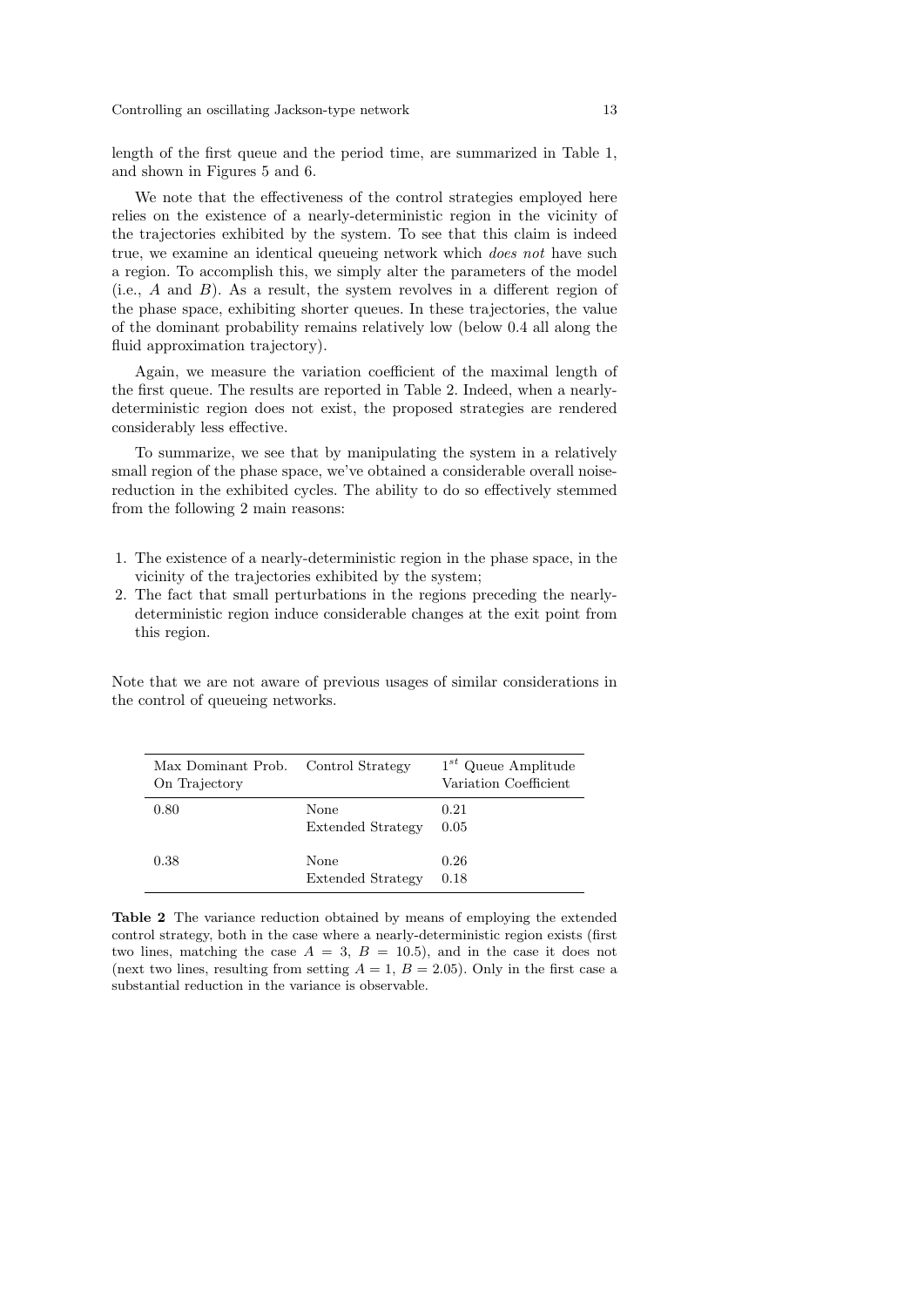14 Arnon Arazi et al.



Fig. 5 The decrease in the variance of the maximal length of the first queue, in each cycle. The solid line depicts the probability density function of this variable, when no control strategy is employed. The dashed line describes the case where the extended control strategy is used.



Fig. 6 The decrease in the variance of the period. The solid line depicts the probability density function of this variable, when no control strategy is employed. The dashed line describes the case where the extended control strategy is used. Note the existence of extremely short cycles (the occurrence of negative values of period duration is due to the use of a smoothing procedure in the preparation of the plot).